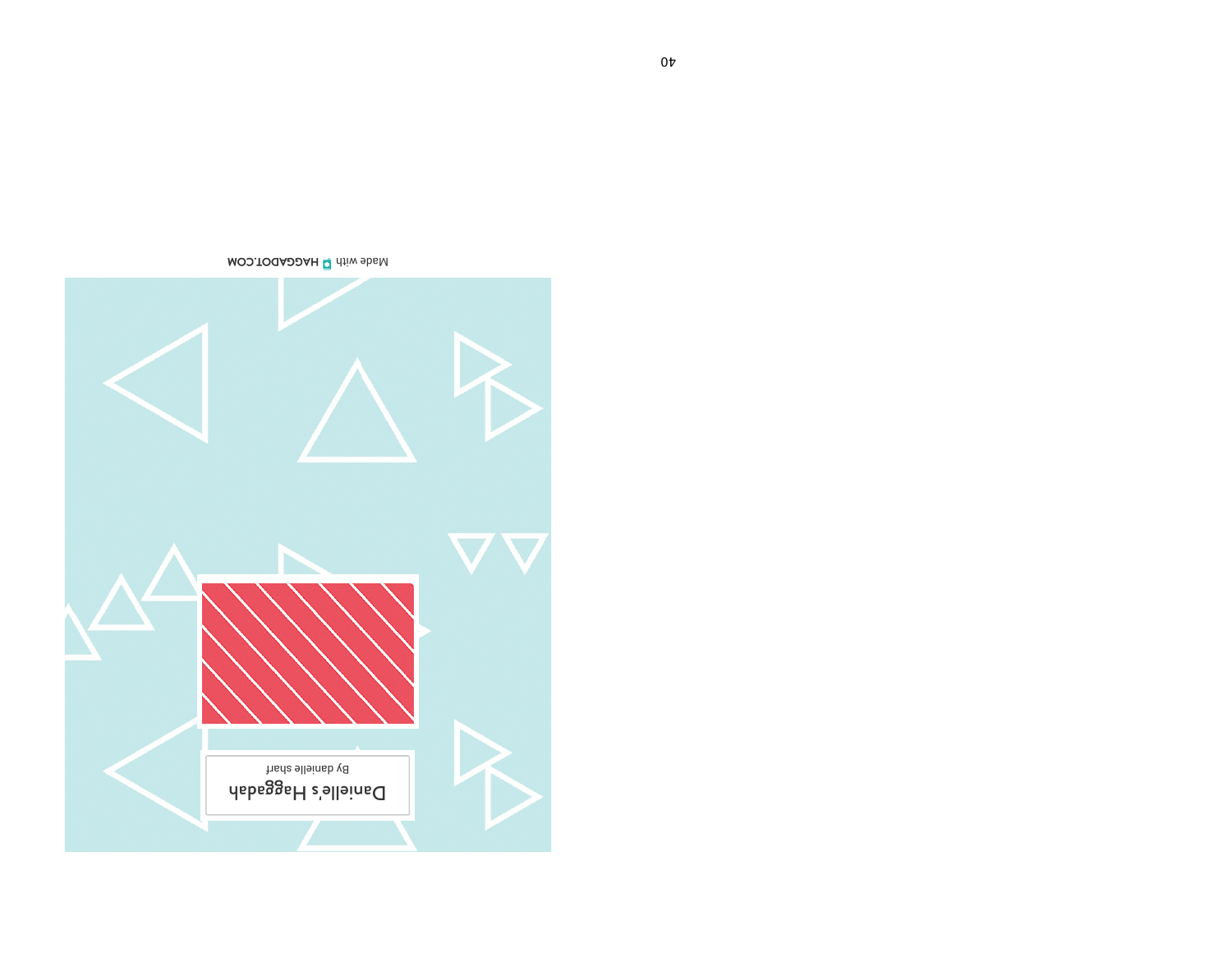#### **Table of Contents**

| Table of Contents                                  | 2              |
|----------------------------------------------------|----------------|
| Kadesh                                             | 3              |
| Kadesh                                             | $\overline{3}$ |
| Urchatz                                            | 4              |
| Urchatz - Wash Your Hands To Prepare for the Seder | $\overline{4}$ |
| Karpas                                             | 5              |
| Karpas                                             | $\overline{5}$ |
| Yachatz                                            | 6              |
| Yachatz - Breaking the Middle Matzah               | 6              |
| Maggid - Beginning                                 | 7              |
| Maggid (Introduction)                              | $\overline{7}$ |
| -- Four Ouestions                                  | 8              |
| The Four Questions                                 | 8              |
| -- Four Children                                   | 10             |
| The Four Children                                  | 10             |
| Uhhh how about 9?                                  | 12             |
| -- Exodus Story                                    | 13             |
| Telling our Story                                  | 13             |
| -- Ten Plagues                                     | 15             |
| The Ten Plagues                                    | 15             |
| -- Cup #2 & Dayenu                                 | 16             |
| Answering Our Questions                            | 16             |
| Dayeinu                                            | 17             |
| The Passover Symbols                               | 18             |
| In Every Generation & Second Cup                   | 19             |
| Rachtzah                                           | 20             |
| Rachtzah                                           | 20             |
| Motzi-Matzah                                       | 21             |
| The Wandering is Over Haggadah - Motzi Matzah      | 21             |
| Maror                                              | 22             |
| The Wandering is Over Haggadah - Maror             | 22             |
| Koreich                                            | 23             |
| The Wandering is Over Haggadah - Koreich           | 23             |
| Shulchan Oreich                                    | 24             |
| The Wandering is Over Haggadah - Shulchan Oreich   | 24             |
| Tzafun                                             | 25             |
| The Wandering is Over Haggadah - Tzafoon           | 25             |
| Bareich                                            | 26             |
| Bareich                                            | 26             |
| Hallel                                             | 27             |
| The Wandering is Over Haggadah - Hallel            | 27             |
| The Wandering is Over Haggadah - Cup of Elijah     | 28             |
| Nirtzah                                            | 29             |
| Nirtzah                                            | 29             |
| Songs                                              | 31             |
| The Wandering is Over Haggadah - Who Knows One     | 31             |
| The Wandering is Over Haggadah - Chad Gadya        | 37             |

Which my father bought for two zuzim.

One little goat, one little goat:

The angle of death came and slew

The butcher who killed the ox,

That drank the water

That extinguished the fire

That burned the stick that beat the dog That bit the cat that ate the goat,

Which my father bought for two zuzim.

One little goat, one little goat:

The Holy One, Blessed Be He came and

Smote the angle of death who slew

The butcher who killed the ox,

That drank the water

That extinguished the fire

That burned the stick that beat the dog That bit the cat that ate the goat,

Which my father bought for two zuzim.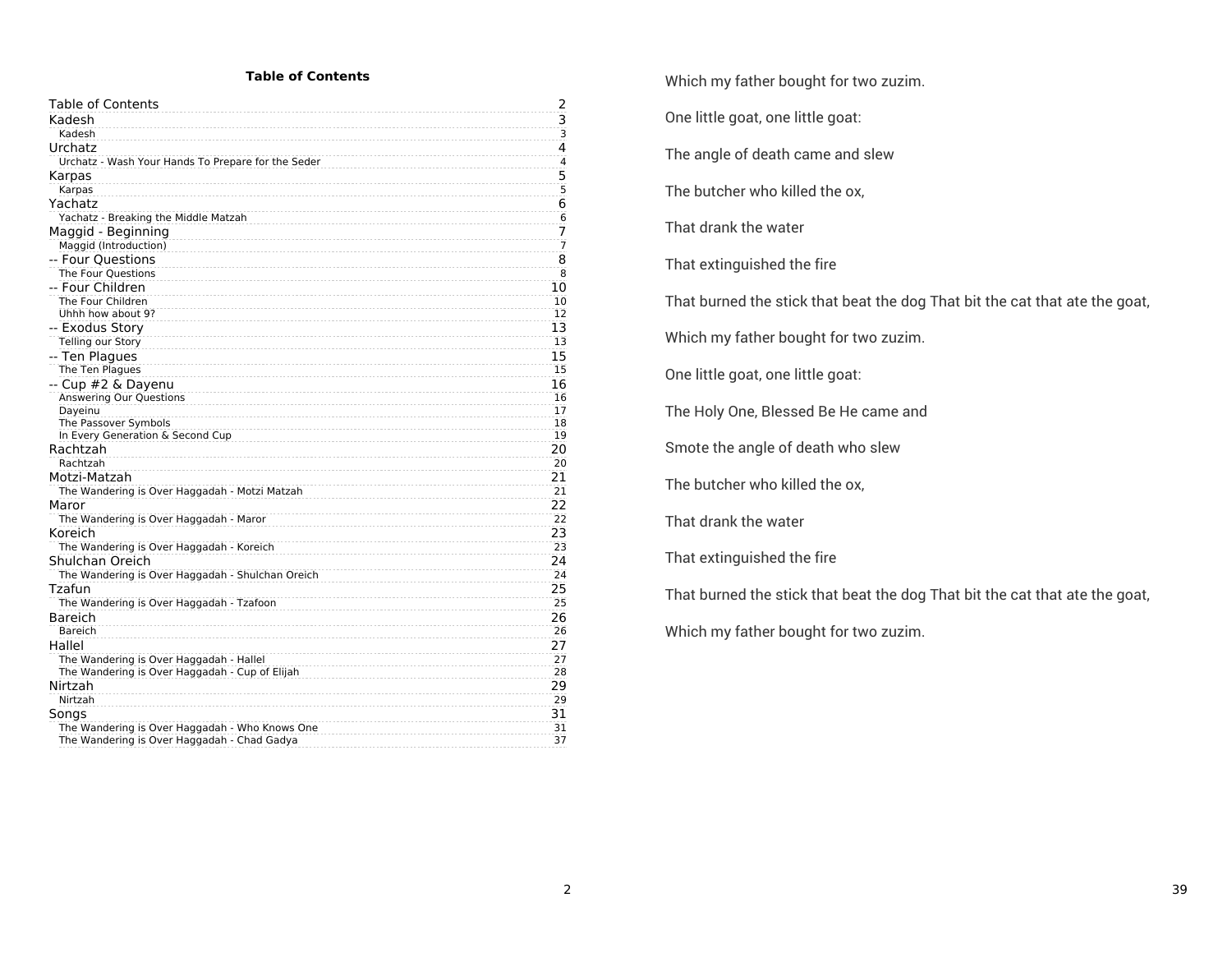which my father bought for two zuzim. One little goat, one little goat: The fire came and burned the stick That heat the dog that hid the cat , taop edt eta fah $\top$ which my father bought for two zuzim. One little goat, one little goat: The water came and extinguished the Fire that burned the stick That beat the dog that hid the cat , the goat,  $\frac{1}{2}$ Which my father bought for two zuzim. One little goat, one little goat: The ox came and drank the water extinguished the fire That burned the stick that beat the dog That bit the cat that ate the goat, .misus owt tather bought for two zuzim. One little goat, one little goat: The butcher came and killed the ox, That drank the water Fhat extinguishe the fire

That burned the stick that beat the dog That bit the cat that ate the goat,

**usapey kabab** Contributed by JewishBoston SOUTCE: The Wandering is Over Haggadah, JewishBoston.com

lodmys a sa eniw ebuloni , agnibbew of ayabilon morf, anoit arige alsiwel. IIA of our joy  $-$  not to mention a practical way to increase that joy. The seder starts with wine and then gives us three more opportunities to refill our cup . Anith brink

## **ןפֶ ָּגהַ ירִפְּ ארֵ ֹוּב** ,**ם ָל ֹועהָ ְך ֶלמֶ ּונ יהֵ ֹלאֱ** ,**ָיְיה ּתָאַ ְךּור ָּב**

Baruch Atah Adonai, Eloheinu Melech ha-olam, boroi ehri asi ah hat and a

We praise God, Ruler of Everything, who creates the fruit of the vine.

We praise God, Ruler of Everything, who chose us from all peoples and su ot evage ylo gior anith our general manga stars and house to us yabiloH edt bint ar belid ar bine syabilon, seemidded to ten election of elections yappy der as der cases in der seiren, we seing our secred stories, and remembering the Exodus from Egypt. For you chose us and sanctified us and all beobles. And you have given using the We praise God, who sanctifies the people of lsrael and the holidays.

# **ם ָל ֹועהָ ְך ֶלמֶ ּונ יהֵ ֹלאֱ** ,**ָיְיה ּתָאַ ְךּור ָּב ְיקִ ְוּונָיֱחהֶ ׁשֶ <sup>ה</sup> ֶּזהַ ןמַ ּ ְזַל ּונ ָע יִּגהִ ְוּונמָ ּ**

Baruch Atah Adonai, Eloheinu Melech ha-olam, uəzey uewzej nue libiya nuew yəya nue liyoəy- əys-

We praise God, Ruler of Everything, who has kept us alles as he may be conduct as the suppose in the sut-

Prink the first glass of wine!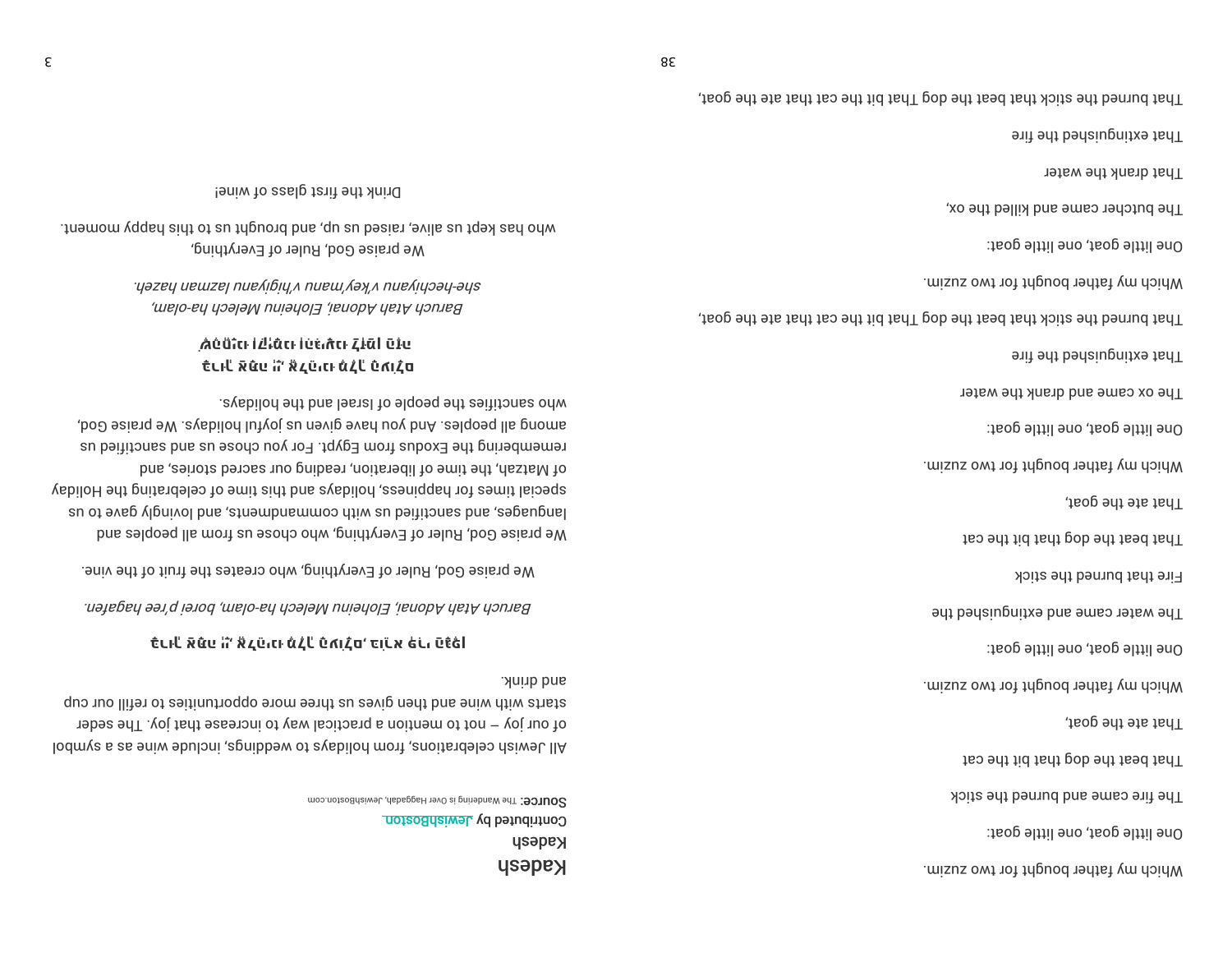# **Urchatz** Urchatz - Wash Your Hands To Prepare for the Seder Contributed by JewishBoston

Source: The Wandering is Over Haggadah, JewishBoston.com

Water is refreshing, cleansing, and clear, so it's easy to understand why so many cultures and religions use water for symbolic purification. We will wash our hands twice during our seder: now, with no blessing, to get us ready for the rituals to come; and then again later, we'll wash again with a blessing, preparing us for the meal, which Judaism thinks of as a ritual in itself. (The Jewish obsession with food is older than you thought!)

To wash your hands, you don't need soap, but you do need a cup to pour water over your hands. Pour water on each of your hands three times, alternating between your hands. If the people around your table don't want to get up to walk all the way over to the sink, you could pass a pitcher and a bowl around so everyone can wash at their seats… just be careful not to spill!

Too often during our daily lives we don't stop and take the moment to prepare for whatever it is we're about to do.

Let's pause to consider what we hope to get out of our evening together tonight. Go around the table and share one hope or expectation you have for tonight's seder.

Songs The Wandering is Over Haggadah - Chad Gadya Contributed by JewishBoston Source: JewishBoston.com

Chad Gadya

**חַד גַּ ְדיָא**, **חַד גַּ ְדיָא**

**ְדזַבִּין ַאבָּא בִּ ְת ֵרי זו ּזֵי**

**חַד גַּ ְדיָא**, **חַד גַּ ְדיָא**

Chad gadya, chad gadya Dizabin abah bitrei zuzei Chad gadya, chad gadya. One little goat, one little goat: Which my father brought for two zuzim. One little goat, one little goat: The cat came and ate the goat, Which my father bought for two zuzim. One little goat, one little goat: The dog came and bit the cat That ate the goat, Which my father bought for two zuzim. One little goat, one little goat: The stick came and beat the dog That bit the cat that ate the goat,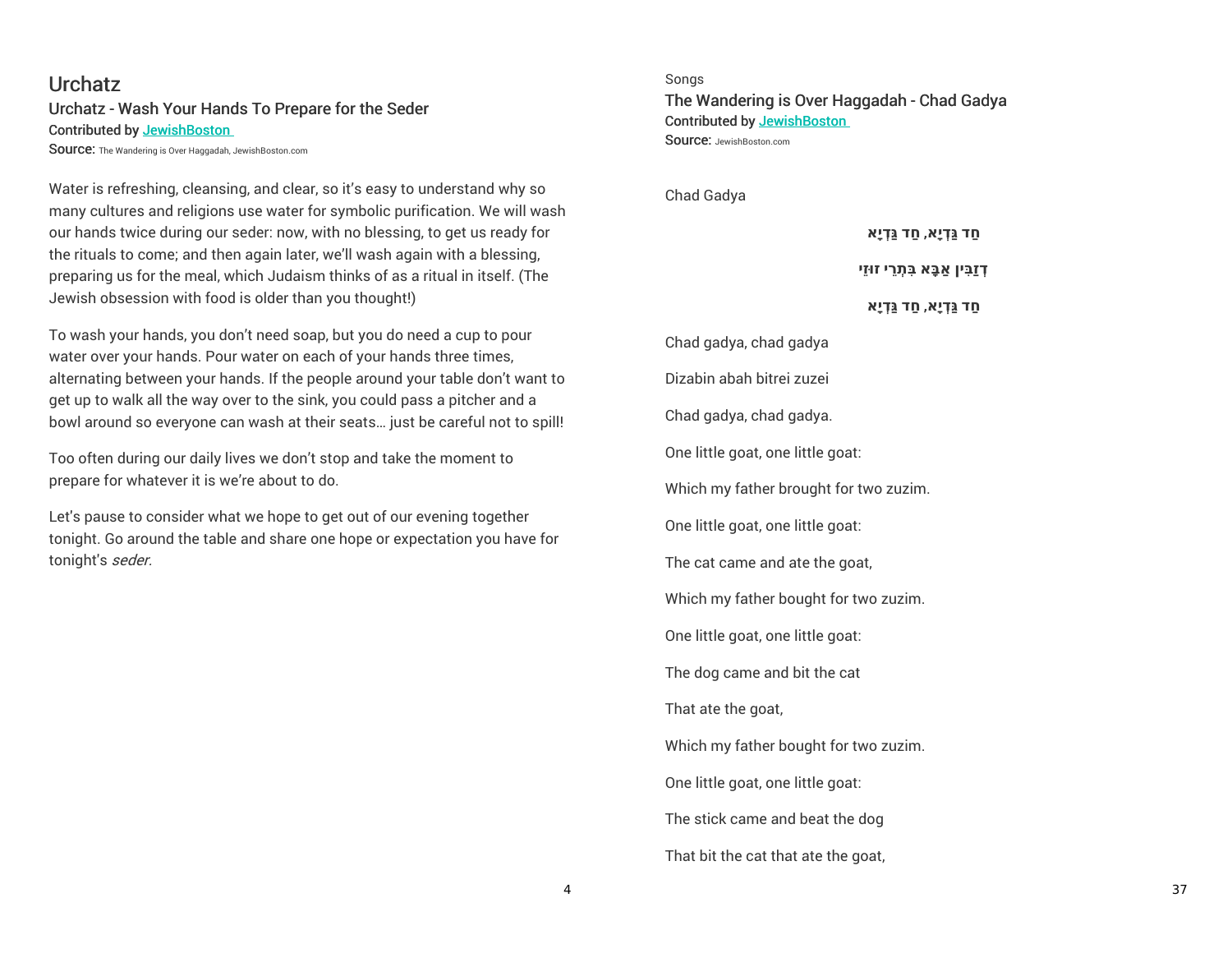SOUICE: The Wandering is Over Haggadah, JewishBoston.com Contributed by JewishBoston **Karpas** Karpas

together elements of both kinds of celebration. gnid eldst nuo no slodmys edT .eu bnuons bliow ent ni gninequal driiden bns remember the liberation from Egypt, we also recognize the stirrings of spring from our Jewish memory with a recognition of the cycles of nature. As we Passover, like many of our holidays, combines the celebration of an event

a spouse plessing: symbol of the tears our ancestors shed as slaves. Before we eat it, we recite symbol of spring and sustenance we're using, we now dip it into salt water, a boiled potato since greens were hard to come by at Passover time. Whatever celery, but some families from Eastern Europe have a tradition of using a our long, cold winter. Most families use a green vegetable, such as parsley or We now take a vegetable, representing our joy at the dawning of spring after

### כֿנוּلْ אَעֿני הֹ אْכְטֿונוּ מْدْلْ טْמוֹרָם כּוֹנוֹא פֹּנוּ טַאֲבֹמֿני

Baruch Atah Adonai, Eloheinu Melech ha-olam, borei p'ree ha-adama.

We praise God, Ruler of Everything, who creates the fruits of the earth.

reappearance just when we most needed them. haven't been lost, just buried beneath the snow, getting ready for We look forward to spring and the reawakening of flowers and greenery. They

our own lives do we hope to revive this spring? io etreses of our busy lives. What has thiw eintiver taught us? What elements of We all have aspects of ourselves that sometimes get buried under the

> Three are the patriarchs Four are the matriarchs Five are the books of the Torah Six are the orders of the Mishnah Seven are the days of the week Eight are the days for circumcision Atridblido to adtrom edt enildbirth isni2 mont abroW edt ens neT Eleven are the stars Twelve are the tribes Thirteen are the attributes of God

One is our God in Heaven and Earth

Two are the tablets of the covenant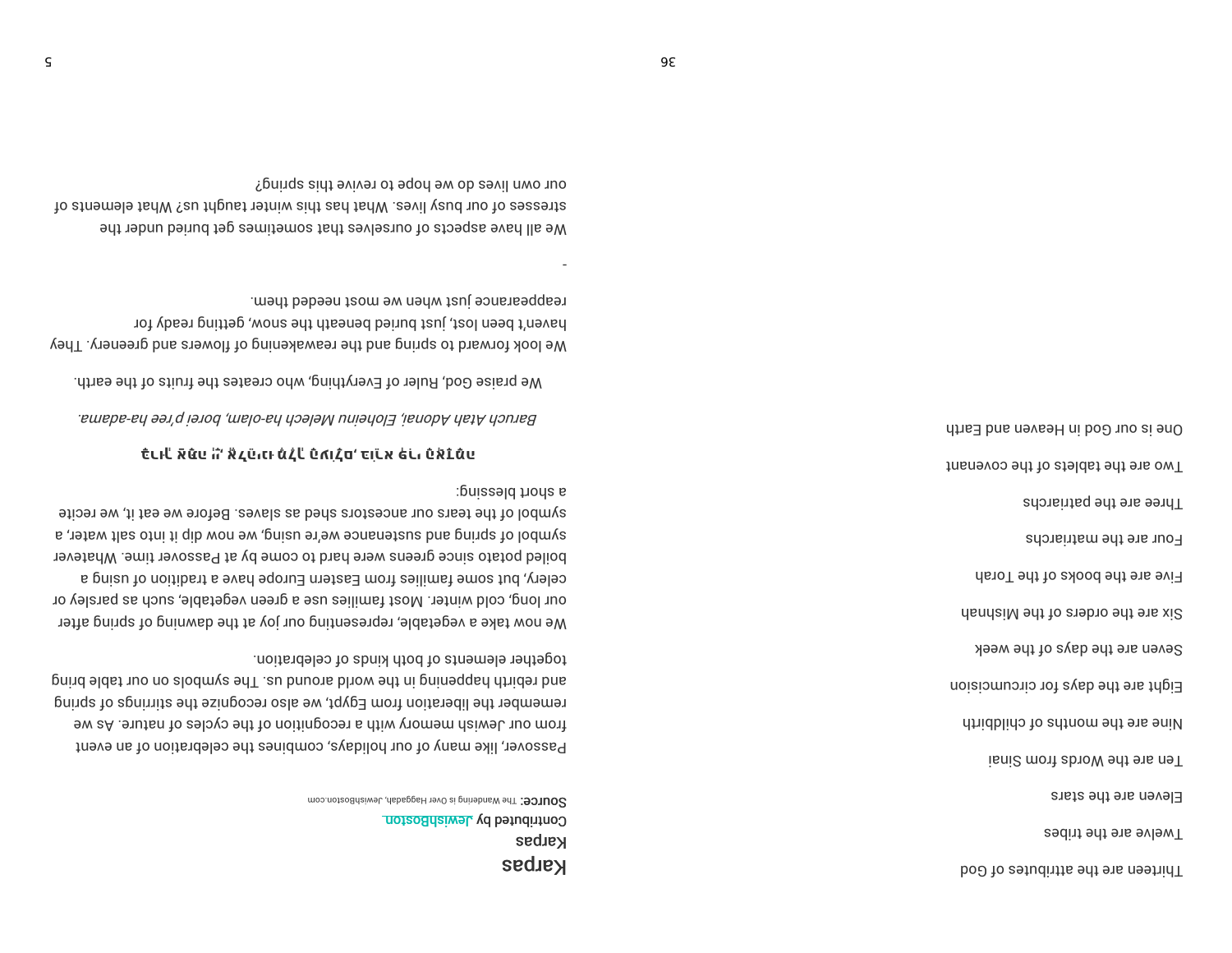# Yachatz Yachatz - Breaking the Middle Matzah Contributed by JewishBoston

Source: The Wandering is Over Haggadah, JewishBoston.com

There are three pieces of matzah stacked on the table. We now break the middle matzah into two pieces. The host should wrap up the larger of the pieces and, at some point between now and the end of dinner, hide it. This piece is called the afikomen, literally "dessert" in Greek. After dinner, the guests will have to hunt for the afikomen in order to wrap up the meal… and win a prize.

We eat matzah in memory of the quick flight of our ancestors from Egypt. As slaves, they had faced many false starts before finally being let go. So when the word of their freedom came, they took whatever dough they had and ran with it before it had the chance to rise, leaving it looking something like matzah.

Uncover and hold up the three pieces of matzah and say:

This is the bread of poverty which our ancestors ate in the land of Egypt. All who are hungry, come and eat; all who are needy, come and celebrate Passover with us. This year we are here; next year we will be in Israel. This year we are slaves; next year we will be free.

These days, matzah is a special food and we look forward to eating it on Passover. Imagine eating only matzah, or being one of the countless people around the world who don't have enough to eat.

What does the symbol of matzah say to us about oppression in the world, both people literally enslaved and the many ways in which each of us is held down by forces beyond our control? How does this resonate with events happening now?

Six are the orders of the Mishnah Five are the books of the Torah Four are the matriarchs Three are the patriarchs Two are the tablets of the covenant One is our God in Heaven and Earth Who knows twelve? I know twelve. Twelve are the tribes Eleven are the stars Ten are the Words from Sinai Nine are the months of childbirth Eight are the days for circumcision Seven are the days of the week Six are the orders of the Mishnah Five are the books of the Torah Four are the matriarchs Three are the patriarchs Two are the tablets of the covenant One is our God in Heaven and Earth Who knows thirteen? I know thirteen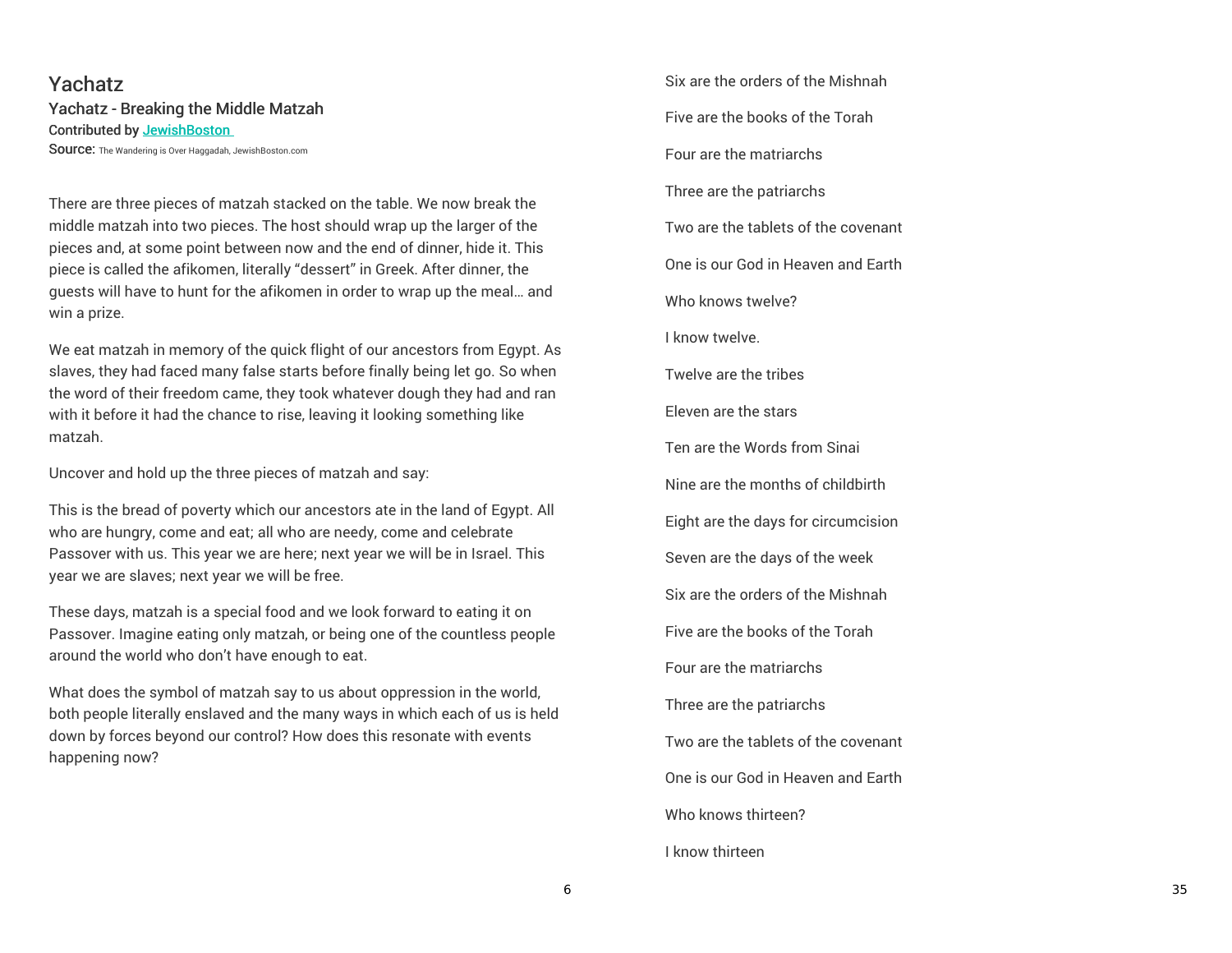Seven are the days of the week Eight are the days for circumcision Nine are the months of childbirth isni2 mont abroW ont ons noT I know ten. ono knows ten? One is our God in Heaven and Earth Two are the tablets of the covenant Three are the patriarchs

SOUICE: The Wandering is Over Haggadab, JewishBoston.com Contributed by JewishBoston (noitoubontnl) biggaM Maggid - Beginning

Pour the second glass of wine for everyone.

in bringing about positive change. that we keep the focus on the role that every member of the community has faiani a adto . au not bemotheq boo aslosnim ent no beausot au aques lost to sleptions through the centuries. Some say that minimizing the role of songs, images, and stories of both the Exodus from Egypt and from Passover hear much of Moses at all. Instead, we get an impressionistic collection of hear of Moses being found by the daughter of Pharaoh - actually, we don't The Haggadah doesn't tell the story of Passover in a linear fashion. We don't

Five are the books of the Torah

Six are the orders of the Mishnah

Three are the patriarchs

Four are the matriarchs

finsneyop entitio at the covenant

One is our God in Heaven and Earth

Mho knows eleven?

I know eleven.

Eleven are the stars

isni2 mont abroW ont ons noT

Nine are the months of childbirth

Eight are the days for circumcision

Seven are the days of the week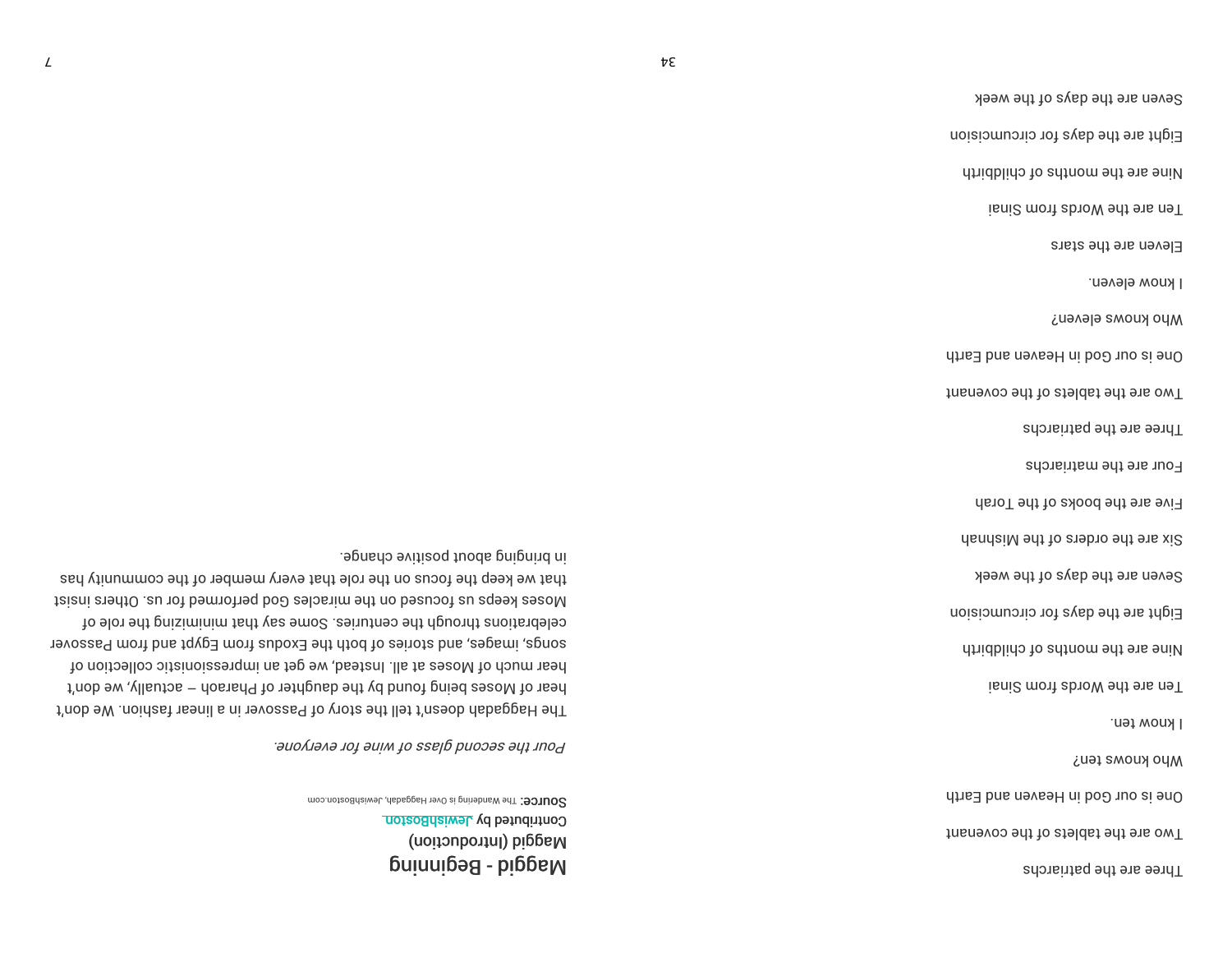-- Four Questions The Four Questions Contributed by JewishBoston SOUICE: JewishBoston.com

The formal telling of the story of Passover is framed as a discussion with lots of questions and answers. The tradition that the youngest person asks the questions reflects the centrality of involving everyone in the seder. The rabbis who created the set format for the seder gave us the Four Questions to help break the ice in case no one had their own questions. Asking questions is a core tradition in Jewish life. If everyone at your seder is around the same age, perhaps the person with the least seder experience can ask them – or everyone can sing them all together.

### **ַמה נִּ ְׁש ַתּנָּה ַהלַּֽיְלָה ַהזֶּה ִמכָּל ַהלֵּילות**

Ma nishtana halaila hazeh mikol haleilot?

Why is this night different from all other nights?

## **ֶׁשבְּכָל ַהלֵּיל ֹות ָֽאנו ּא ֹוכלין חָ ֵמץ ו ַּמצָּה ַהלַּֽיְלָה ַהזֶּה כֻּלּ ֹו מצה**

Shebichol haleilot anu ochlin chameitz u-matzah. Halaila hazeh kulo matzah.

On all other nights we eat both leavened bread and matzah. Tonight we only eat matzah.

## **ֶׁשבְּכָל ַהלֵּיל ֹות ָֽאנו ּא ֹוכְלִין ְׁש ָאר יְָרק ֹות ַהלַּֽיְלָה ַהזֶּה ָמר ֹור**

Shebichol haleilot anu ochlin shi'ar yirakot haleila hazeh maror.

On all other nights we eat all kinds of vegetables, but tonight we eat bitter herbs.

# ֹשֶׁבְּכָל הַלֵּילוֹת אֵין אֶנוּ מַטְבִּילִין אֱפִילוּ פַּעַם אחֶת הַלֵּיְלֵה הַזֶּה שְׁתֵּי פְעמים

Shebichol haleilot ain anu matbilin afilu pa-am echat. Halaila hazeh shtei fiamim.

On all other nights we aren't expected to dip our vegetables one time.

Five are the books of the Torah Four are the matriarchs Three are the patriarchs Two are the tablets of the covenant One is our God in Heaven and Earth Who knows eight? I know eight. Eight are the days for circumcision Seven are the days of the week Six are the orders of the Mishnah Five are the books of the Torah Four are the matriarchs Three are the patriarchs Two are the tablets of the covenant One is our God in Heaven and Earth Who knows nine? I know nine. Eight are the days for circumcision Seven are the days of the week Six are the orders of the Mishnah Five are the books of the Torah Four are the matriarchs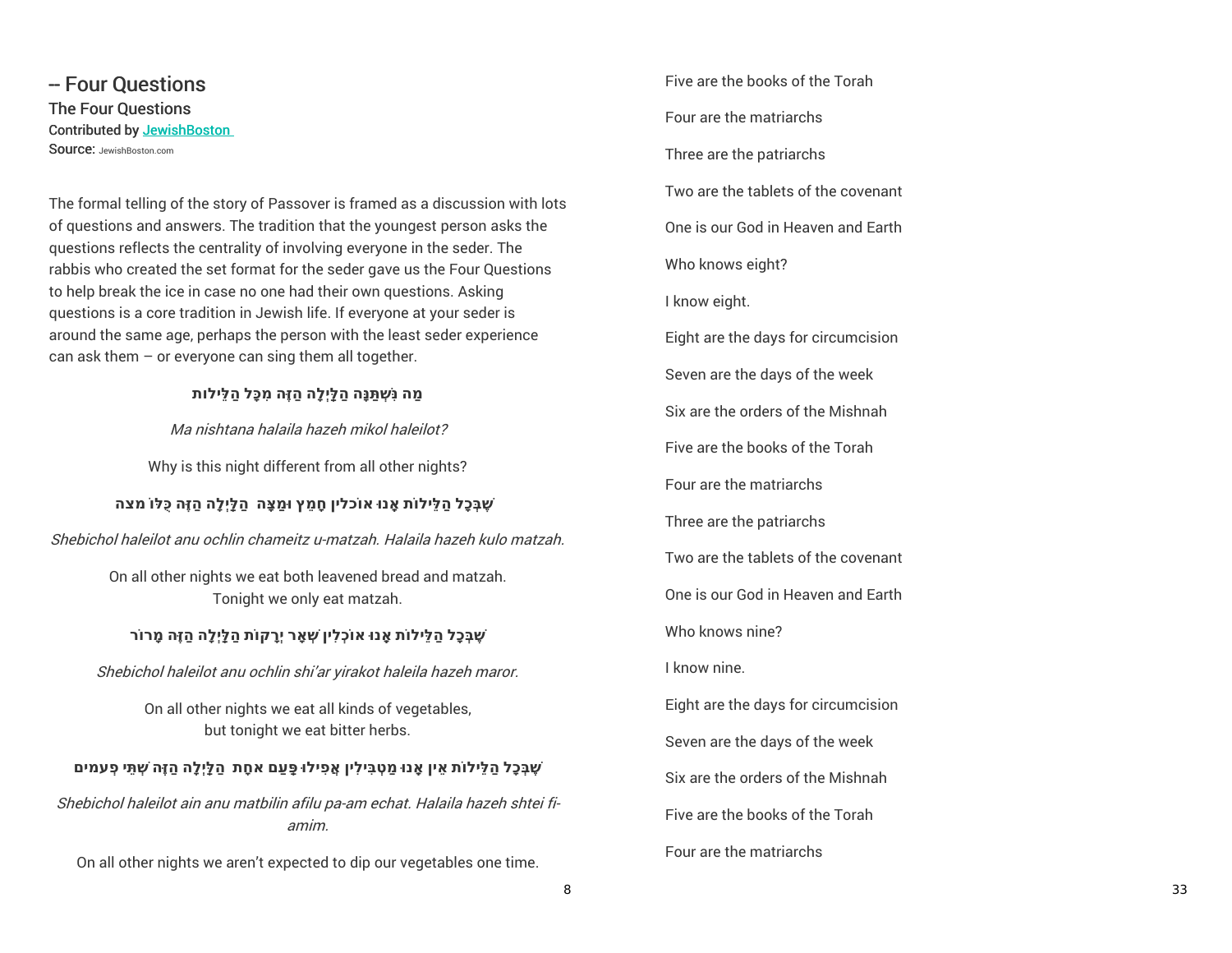|                                                                                                              | Seven are the days of the week      |
|--------------------------------------------------------------------------------------------------------------|-------------------------------------|
|                                                                                                              | I know seven.                       |
|                                                                                                              | Mho knows seven?                    |
|                                                                                                              | One is our God in Heaven and Earth  |
|                                                                                                              | Two are the tablets of the covenant |
|                                                                                                              | Three are the patriarchs            |
|                                                                                                              | Four are the matriarchs             |
|                                                                                                              | Five are the books of the Torah     |
|                                                                                                              | Six are the orders of the Mishnah   |
|                                                                                                              | I know six.                         |
|                                                                                                              | <b>Disk SWOUY OUM</b>               |
|                                                                                                              | One is our God in Heaven and Earth  |
|                                                                                                              | Two are the tablets of the covenant |
|                                                                                                              | Three are the patriarchs            |
|                                                                                                              | Four are the matriarchs             |
|                                                                                                              | Five are the books of the Torah     |
| Tonight we recline.<br>On all other nights we eat either sitting normally or reclining.                      | I know five.                        |
| uigns, w nuejny                                                                                              | <b>Mho knoms five?</b>              |
| Shebichol haleilot ann ochlin bein yoshvin uvein mäus Halaila hazeh                                          | One is our God in Heaven and Earth  |
| ֹשְׁבָּכָל הַלֵּילוֹת אָנוּ אוֹכְלִין בֵּין יוֹשְׁבִין וּבֵין מְסָבִּין. מֵלַיְלָה הַזָּה כָּלָנוּ מְסָבִין, | Two are the tablets of the covenant |
| Tonight we do it twice.                                                                                      | Three are the patriarchs            |

Six are the orders of the Mishnah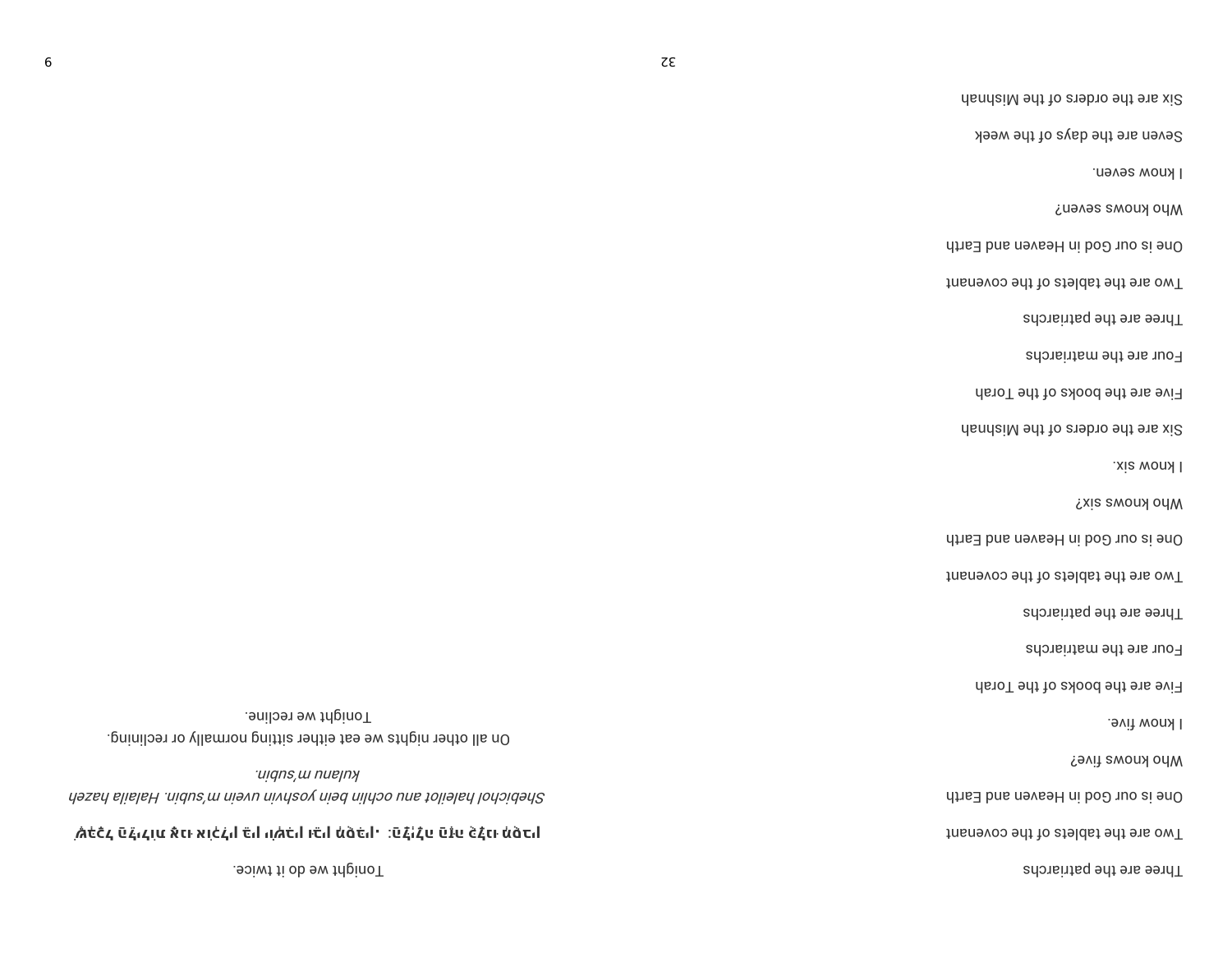-- Four Children The Four Children Contributed by JewishBoston Source: The Wandering is Over Haggadah, JewishBoston.com

As we tell the story, we think about it from all angles. Our tradition speaks of four different types of children who might react differently to the Passover seder. It is our job to make our story accessible to all the members of our community, so we think about how we might best reach each type of child:

#### What does the wise child say?

## The wise child asks, What are the testimonies and laws which God commanded you?

You must teach this child the rules of observing the holiday of Passover.

What does the wicked child say?

The wicked child asks, What does this service mean to you?

To you and not to himself! Because he takes himself out of the community and misses the point, set this child's teeth on edge and say to him: "It is because of what God did for me in taking me out of Egypt." Me, not him. Had that child been there, he would have been left behind.

What does the simple child say?

## The simple child asks, What is this?

To this child, answer plainly: "With a strong hand God took us out of Egypt, where we were slaves."

What about the child who doesn't know how to ask a question?

Help this child ask.

Start telling the story:

"It is because of what God did for me in taking me out of Egypt."

Songs The Wandering is Over Haggadah - Who Knows One Contributed by JewishBoston SOUICE: JewishBoston.com

Who Knows One? At some seders, people go around the table reading the question and all 13 answers in one breath. Thirteen is hard!

Who knows one? I know one. One is our God in Heaven and Earth Who knows two? I know two. Two are the tablets of the covenant One is our God in Heaven and Earth Who knows two? I know two. Three are the patriarchs Two are the tablets of the covenant One is our God in Heaven and Earth Who knows four? I know four. Four are the matriarchs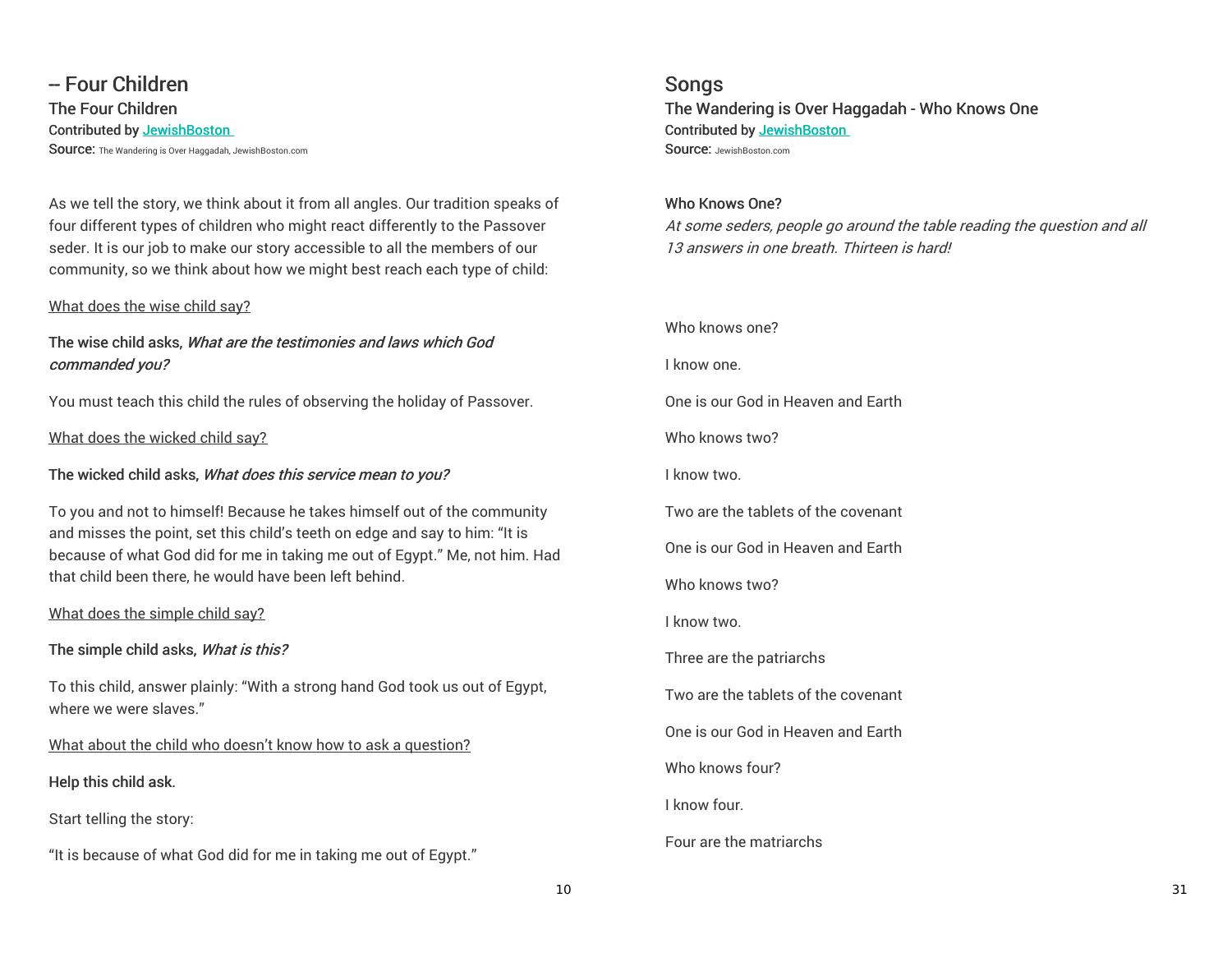**לֹשָׁנָה הַבְּאֶה לִיכוֹשְׁל**ָיִם

wiyalan'yid ha-adah anak'i

NEXT YEAR IN JERUSALEM!

them? different situations like each of these children. How do we relate to each of Do you see yourself in any of these children? At times we all approach

 $\sim$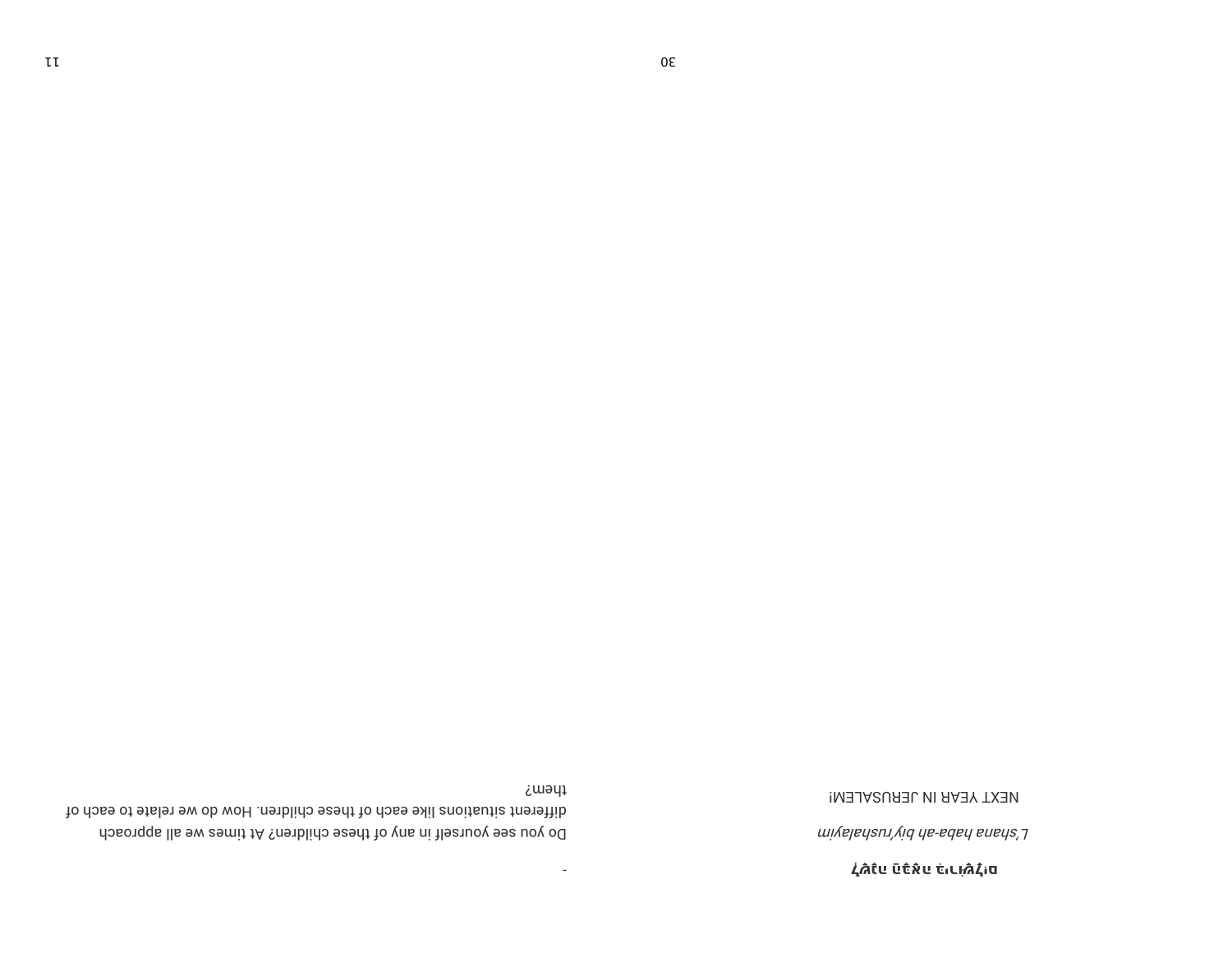-- Four Children Uhhh how about 9? Contributed by danielle sharf Source:

Why only sons? What about the daughters who are just as important!

Nirtzah Nirtzah Contributed by JewishBoston Source: The Wandering is Over Haggadah, JewishBoston.com

Nirtzah marks the conclusion of the seder. Our bellies are full, we have had several glasses of wine, we have told stories and sung songs, and now it is time for the evening to come to a close. At the end of the seder, we honor the tradition of declaring, "Next year in Jerusalem!"

For some people, the recitation of this phrase expresses the anticipation of rebuilding the Temple in Jerusalem and the return of the Messiah. For others, it is an affirmation of hope and of connectedness with Klal Yisrael, the whole of the Jewish community. Still others yearn for peace in Israel and for all those living in the Diaspora.

Though it comes at the end of the seder, this moment also marks a beginning. We are beginning the next season with a renewed awareness of the freedoms we enjoy and the obstacles we must still confront. We are looking forward to the time that we gather together again. Having retold stories of the Jewish people, recalled historic movements of liberation, and reflected on the struggles people still face for freedom and equality, we are ready to embark on a year that we hope will bring positive change in the world and freedom to people everywhere.

In The Leader's Guide to the Family Participation Haggadah: A Different Night, Rabbi David Hartman writes: "Passover is the night for reckless dreams; for visions about what a human being can be, what society can be, what people can be, what history may become."

What can we do to fulfill our reckless dreams? What will be our legacy for future generations?

Our seder is over, according to Jewish tradition and law. As we had the pleasure to gather for a seder this year, we hope to once again have the opportunity in the years to come. We pray that God brings health and healing to Israel and all the people of the world, especially those impacted by natural tragedy and war. As we say…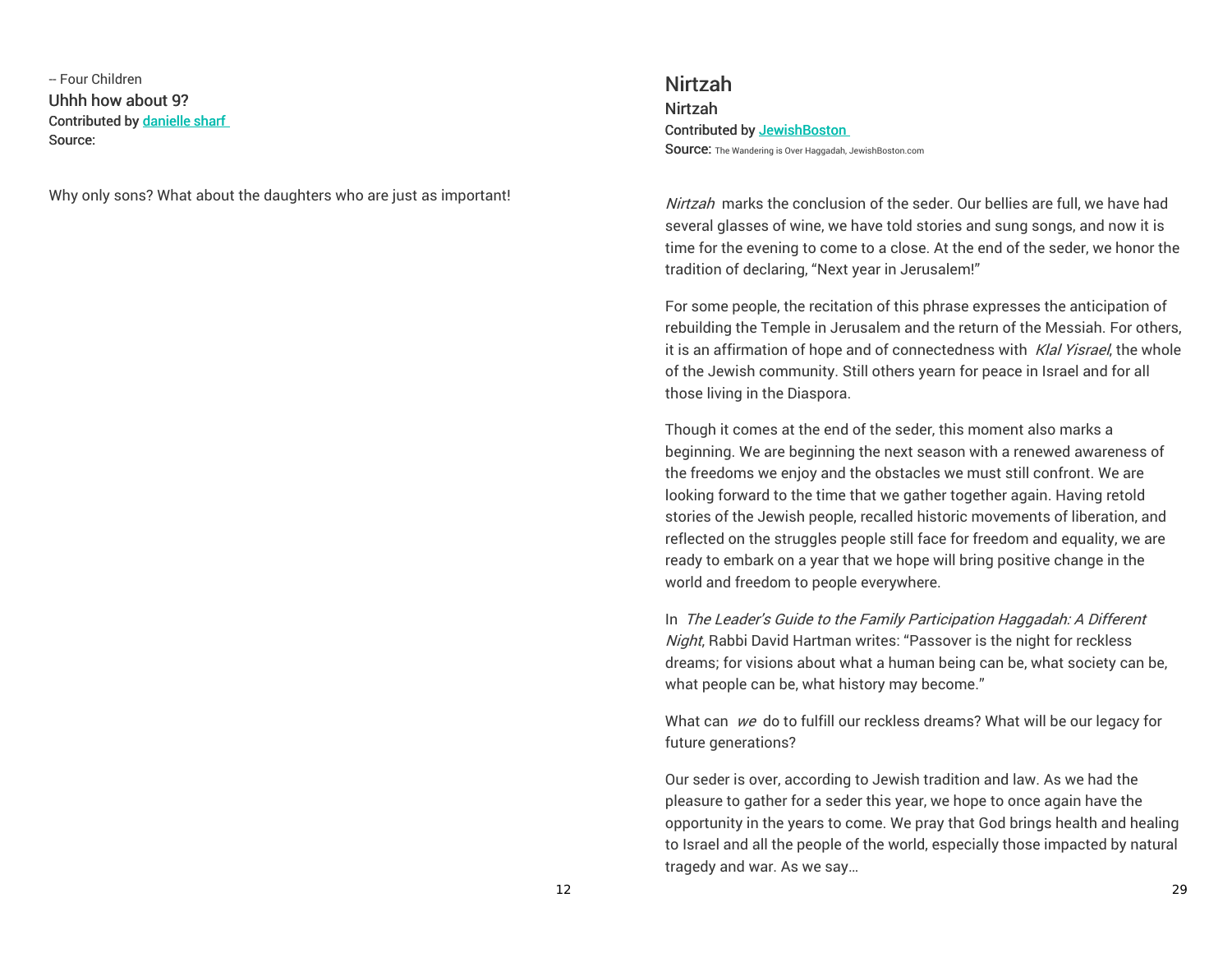**SOUICE: JewishBoston.com** Contributed by JewishBoston The Wandering is Over Haggadah - Cup of Elijah **J**əllaH

The Cup of Elijah

the prophet Elijah to join our seder. We now refill our wine glasses one last time and open the front door to invite

occasions, such as a baby's bris and the Passover seder. new era of peace, so we set a place for Elijah at many joyous, hopeful Jewish Tradition holds that he will return in advance of messianic days to herald a the end of his, rather than dying, he was whisked away to heaven. IA .alqoaq privailadaib a of boo to rabnatab aorait a asw daild .aldid adt nl

אֹבֹּגָׁטוּ טَלָּכֹוּא' אֹבֹגָטוּ טַמַּאֲכֹוּאַ בֹּגָטוּ' אֹבֹגָטוּ'אַבֹגָטוּ טַנּבֹתּבוּ

כּמֹטַנֹע כֹוֹמֹנוּ וֹכוא אֹ גֿונוּ

תֹּם מָֿא*וּ*יִם <del>כ</del>ּׂן דֵּוּד

תַּם מָאָיִם בָּן דָּוִד

hived-ned dosidesm ml Im mashiach ben-David, Bimheirah b'yameinu, yavo eileinu Eliyahu, Eliyahu, Eliyahu hagiladi Eliyahu hatishbi Eliyahu hanavi

son of David. in our days with the messiah, return to us sbeegily, Elijah the prophet, the returning, the man of Gilad:

SOUICE: The Wandering is Over Haggaab, JewishBoston.com Contributed by JewishBoston Telling our Story  $-$  Exoqna Story

that would one day bear his grandson Jacob's adopted name, Israel. longled bind and since have finite and the predge in side in Canaan, the land gods were just statues. The idea of one God, invisible and all-powerful, idea that mediation assistance interesting our entroporation worrshiped as 9 our story starts in ancient times, with Abraham, the first person to have the

". dilasu tealth." I will punish the nation that ensient them, and afterwards they shall leave own, and they will be enslaved and afflicted for four hundred years; however, the way: "Your descendants will dwell for a time in a land that is not their prola colduori entito noi eiv prineitipii a diiw emas esimong aidi iud noi ian fissing a smoosed bluow ylimst and fisth manda of samoriq a shem bad boome a great

Haise the gliave of wine and syst.

וֹהַא שְׁעָּדָה אָבוֹתָינוּ וְלָנוּ

.unsl'v unietovs'l sbms-eds id'V

This promise has sustained our ancestors and us.

vho seek to harm us. generation there are those who rise against us. But God saves us from those For not only one enemy has risen against us to annihilate us, but in every

uмop ınd sı әuıм ıo ssɐlp әy<u>ı</u>

bed odw seodt pniwondthevo mort estilseral sid theveng thead who had grow strong and rebel. So Pharaob decreed that lsraelite baby boys should pyramids. The Egyptians feared that even as slaves, the lsraelites might enslaved us. We were forced to perform hard labor, perhaps even building Egypt grew alarmed by this great nation growing within their borders, so they to extends of Jacob pecame the People of Israel. Pharaoh and the leaders of In the years our ancestors lived in Egypt, our numbers grew, and soon the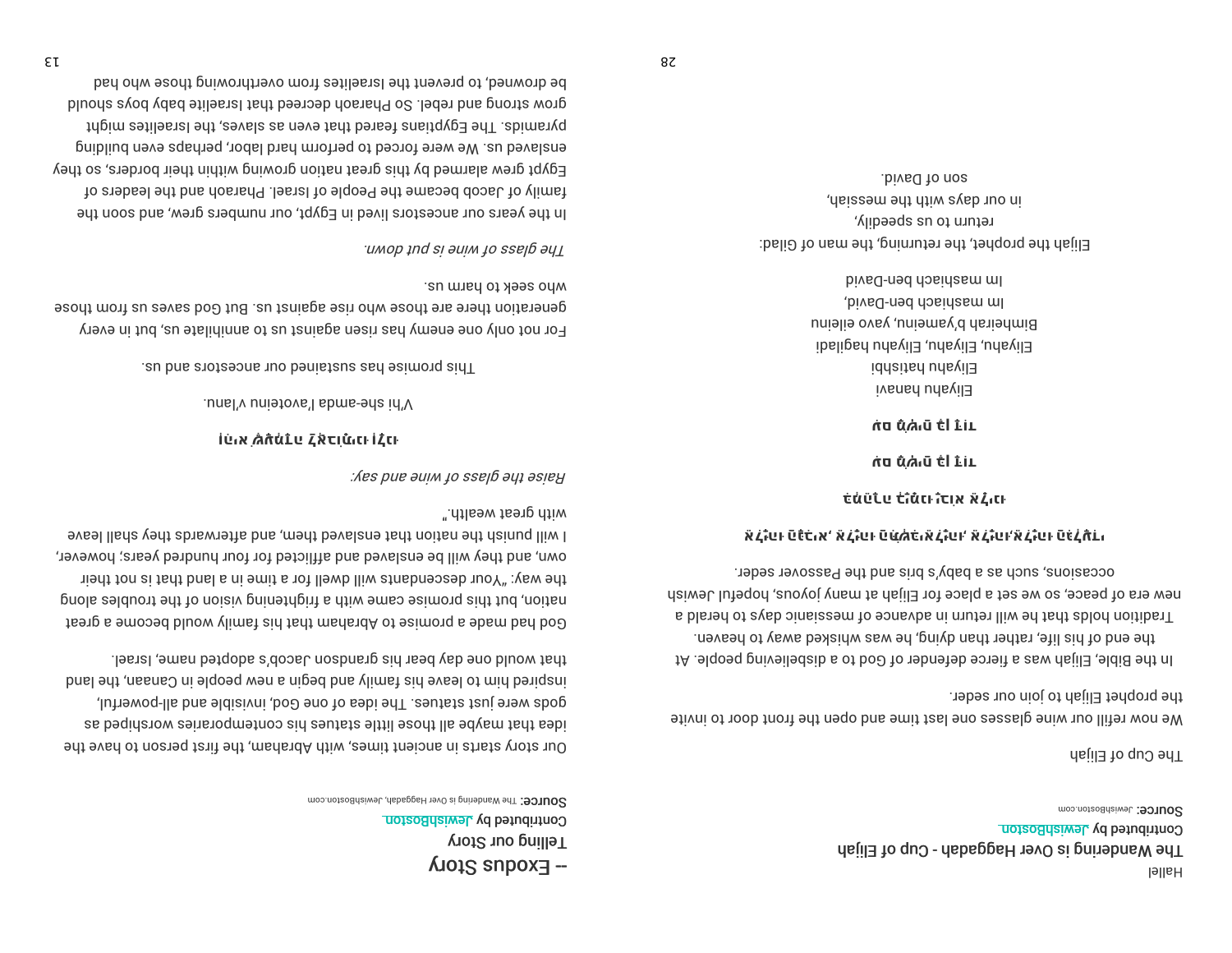enslaved them.

But God heard the cries of the Israelites. And God brought us out of Egypt with a strong hand and outstretched arm, with great awe, miraculous signs and wonders. God brought us out not by angel or messenger, but through God's own intervention.

# Hallel

The Wandering is Over Haggadah - Hallel Contributed by JewishBoston SOUICE: JewishBoston.com

Singing songs that praise God |hallel | לֵּהלַ

This is the time set aside for singing. Some of us might sing traditional prayers from the Book of Psalms. Others take this moment for favorites like Chad Gadya & Who Knows One, which you can find in the appendix. To celebrate the theme of freedom, we might sing songs from the civil rights movement. Or perhaps your crazy Uncle Frank has some parody lyrics about Passover to the tunes from a musical. We're at least three glasses of wine into the night, so just roll with it.

Fourth Glass of Wine

As we come to the end of the seder, we drink one more glass of wine. With this final cup, we give thanks for the experience of celebrating Passover together, for the traditions that help inform our daily lives and guide our actions and aspirations.

## **בָּרו ּךְ ַא ָתּה יְיָ**, **ֱא ֹל ֵהינו ּ ֶמלֶךְ ָהע ֹולָם**, **בּ ֹו ֵרא ְּפ ִרי ַהגָּ ֶפן**

Baruch Atah Adonai, Eloheinu Melech ha-olam, borei p'ree hagafen.

We praise God, Ruler of Everything, who creates the fruit of the vine.

Drink the fourth and final glass of wine!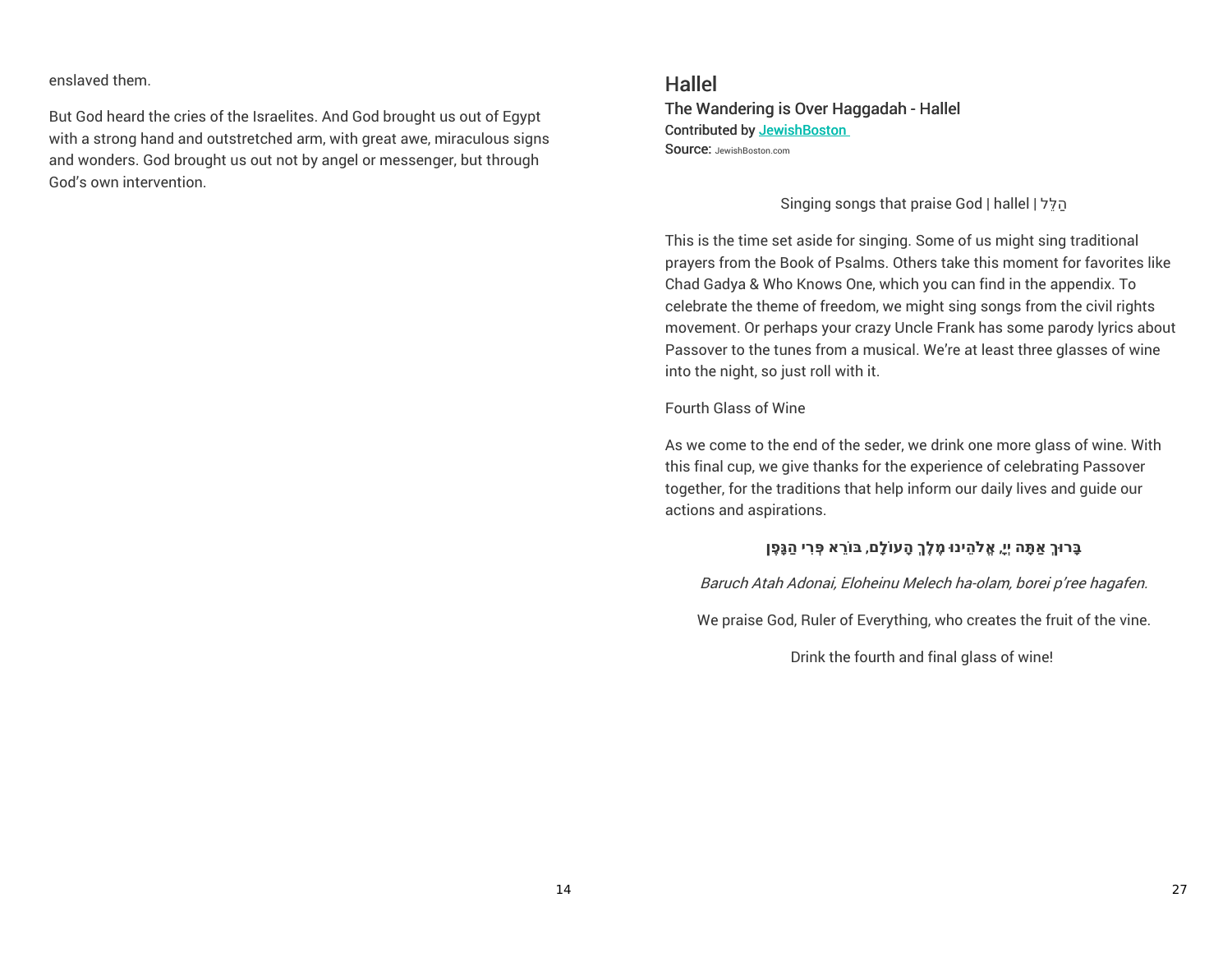SOUICE: The Wandering is Over Haggadab, JewishBoston.com Contributed by JewishBoston Bareich Bareich

ssɐlp эиїм ѕ,әио⁄иәлә լլյյәӈ

culminating with drinking our third glass of wine for the evening: Passover, this becomes something like an extended toast to God, We now say grace after the meal, thanking God bri the food we've eaten. On

praise God, source of food for everyone. You, we need never lack for food; You provide food enough for everyone. We or a high of love and compassion, the source of bread for all. Thanks to We praise God, Ruler of Everything, whose goodness sustains the world. You

for its sustenance. your God who has given you this good earth. We praise God for the earth and of says in the Torah: When you have eaten and are satisfied, give praise to

Renew our spiritual center in our time. We praise God, who centers us.

entire world. Amen. May the source of peace grant peace to us, to the Jewish people, and to the

#### **Jhird Glass of Wine**

the wine: The blessing over the meal is immediately followed by another blessing over

### כֿנו-لْ אَעْנִי הْ' אْدِتْ،دו מْدْلْ פֿאונָם' כּוִכֹא כּנֹו פֿנْכּו

Baruch Atah Adonai, Eloheinu Melech ha-olam, borei p'ree hagafen.

We praise God, Ruler of Everything, who creates the fruit of the vine.

Drink the third glass of wine!

SOUICE: The Wandering is Over Haggaab, JewishBoston.com Contributed by JewishBoston 7he Ten Plagues  $\mathsf{supp}_{\mathsf{Id}}$  uə $\mathsf{Id}$  –

God. We pour out a drop of wine for each of the plagues as we recite them. the Egyptians' suffering, for we are all human beings made in the image of freedom was hard-earned. We regret that our freedom came at the cost of As we rejoice at our deliverance from slavery, we acknowledge that our

Dip a finger or a spoon into your wine glass for a drop for each plague.

These are the ten plagues which God brought down on the Egyptians:

 $i$ **a** | wep | poolg

**Frogs** | tzfardeiya | **urgiy** 

Lice | minix | api\_

**UCIC** | vons | stase98

Cattle disease | dever | J $\sharp$ 

**Au<sub>'</sub>** | nido'da | alio8

 $\#$ r | barad | lisH

הcorate | gupeµ | at**c**tu

parkness | cpospecp | **Jiáu** 

**geath of the Firstborn | makat b'chord | niniza nag** 

pehaviors do we need to change to fix them? plagues in your life? What are the plagues in our world today? What Gould we be making the same mistakes? Make up your own list. What are the come up with excuses and explanations rather than change their behavior. The Egyptians needed ten plagues because after each one they were able to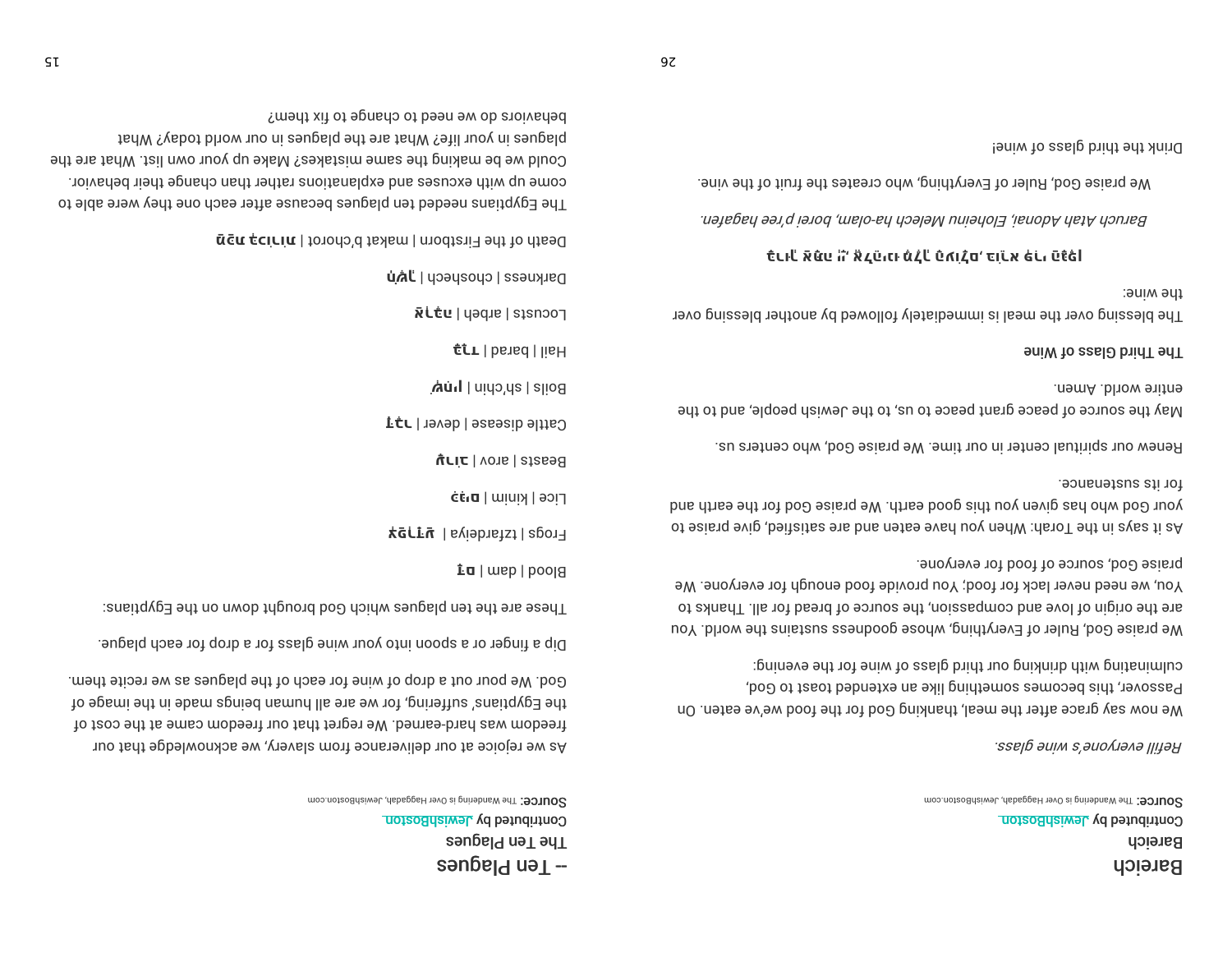# - Cup #2 & Dayenu Answering Our Questions

#### Contributed by JewishBoston

Source: The Wandering is Over Haggadah, JewishBoston.com

As all good term papers do, we start with the main idea:

**ֲעבָ ִדים ָהיִינו ָּהיִינו. ַע ָתּה בְּנֵי ח ֹו ִריןּ**

Avadim hayinu hayinu. Ata b'nei chorin.

We were slaves to Pharaoh in Egypt. Now we are free.

We were slaves to Pharaoh in Egypt, and God took us from there with a strong hand and outstretched arm. Had God not brought our ancestors out of Egypt, then even today we and our children and our grandchildren would still be slaves. Even if we were all wise, knowledgeable scholars and Torah experts, we would still be obligated to tell the story of the exodus from Egypt.

Tzafun The Wandering is Over Haggadah - Tzafoon Contributed by JewishBoston SOUICE: JewishBoston.com

Finding and eating the Afikomen | tzafoon | צפון

The playfulness of finding the afikomen reminds us that we balance our solemn memories of slavery with a joyous celebration of freedom. As we eat the afikomen, our last taste of matzah for the evening, we are grateful for moments of silliness and happiness in our lives.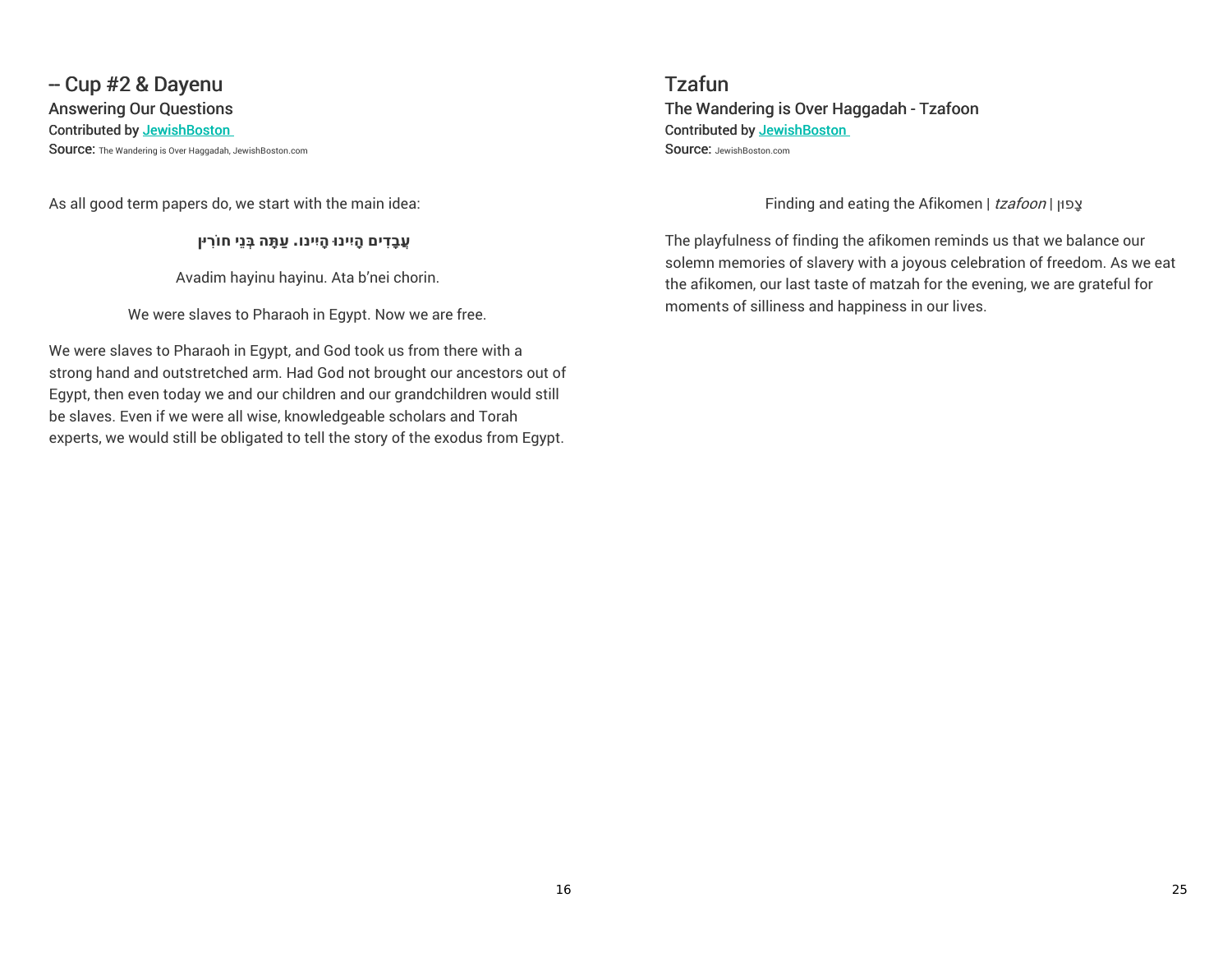SOUICE: The Wandering is Over Haggadah, JewishBoston.com Contributed by JewishBoston Dayeinu - Cup #2 & Dayenu

these kindnesses, it would have been enough - dayeinu. of the care God has shown for us in our history. Had God but done any one of The plagues and our subsequent redemption from Egypt are but one example

## אֹבְוּ פוֹלוּאֿנוּ מֹמֹּלֹּנוֹם<sup>י</sup> בֿוֹנוּ

mujaked ,mitch Hotzian, mitch Hotzian Hotzian mi-mitzranin, Dayeriu

If God had only taken us out of Egypt, that would have been enough!

## **אֹבְוּ לֹּנֹנוֹ לְכוּ אֶׁנֵ בַּנּעוֹרָני** בּוּנוּ

muiə/ed , denoT-sn tə unal natav, dərəbi yana mala nə bayan yayan yayanı

If God had only given us the Torah, that would have been enough.

you want to read or sing them all.) ii agnibseR lanoitibbA edt esc) .au 101 bemiotieq boO aelosiim to aeirea a as The complete lyrics to Dayeinu tell the entire story of the Exodus from Egypt

aphal bns llama aphiazeld ynam Dayeinu also reminds us that each of our lives is the cumulative result of

> Contributed by JewishBoston The Wandering is Over Haggadah - Shulchan Oreich Shulchan Oreich

**SOUICE: JewishBoston.com** 

a di vicr, I *hoieno nanoluna | llasm* edi prise

ieniw to aquo owt lanit edt pribuloni Enjoy! But don't forget when you're done we've got a little more seder to go,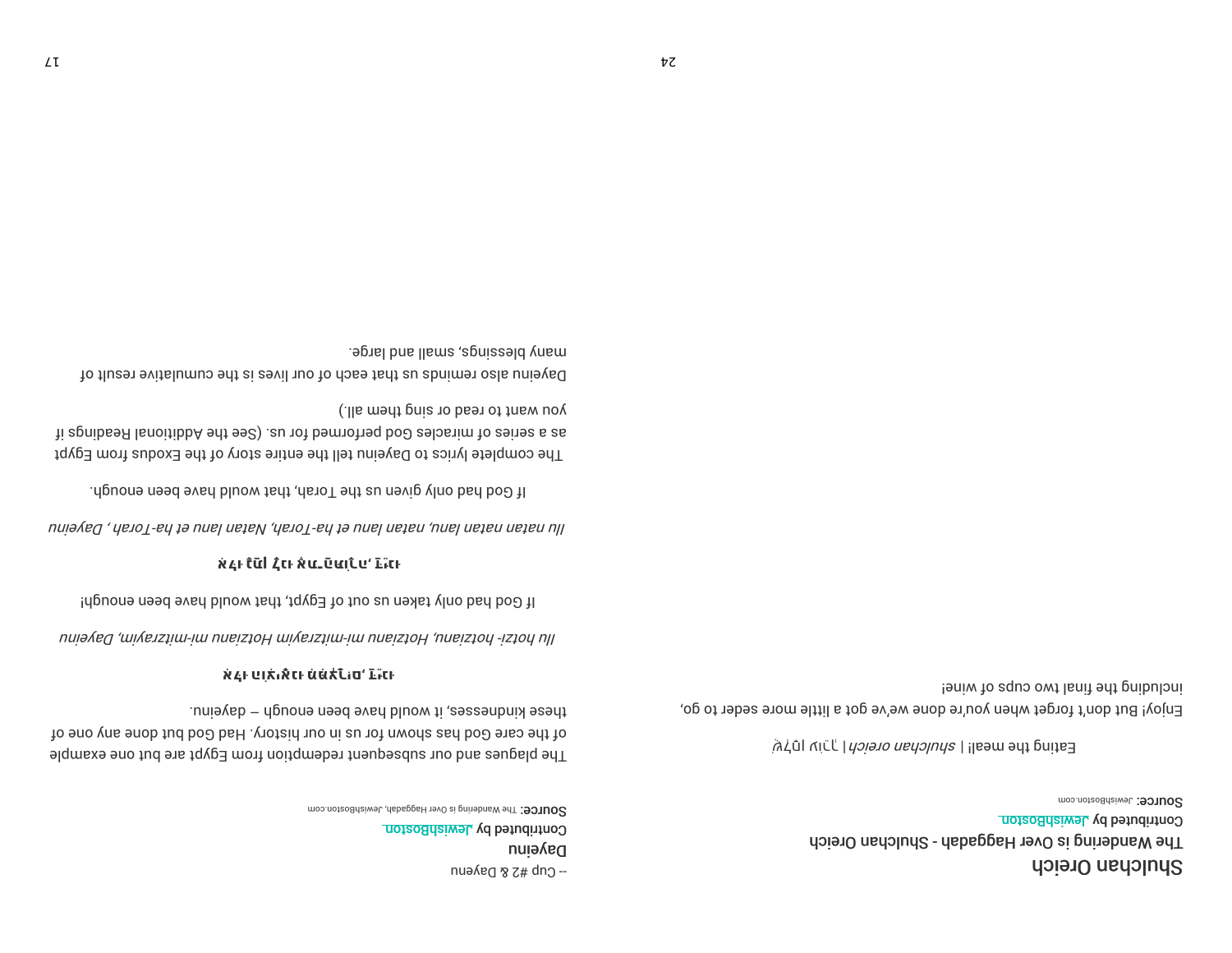-- Cup #2 & Dayenu The Passover Symbols Contributed by JewishBoston Source: The Wandering is Over Haggadah, JewishBoston.com

We have now told the story of Passover…but wait! We're not quite done. There are still some symbols on our seder plate we haven't talked about yet. Rabban Gamliel would say that whoever didn't explain the shank bone, matzah, and marror (or bitter herbs) hasn't done Passover justice.

The shank bone represents the Pesach, the special lamb sacrifice made in the days of the Temple for the Passover holiday. It is called the pesach, from the Hebrew word meaning "to pass over," because God passed over the houses of our ancestors in Egypt when visiting plagues upon our oppressors.

The matzah reminds us that when our ancestors were finally free to leave Egypt, there was no time to pack or prepare. Our ancestors grabbed whatever dough was made and set out on their journey, letting their dough bake into matzah as they fled.

The bitter herbs provide a visceral reminder of the bitterness of slavery, the life of hard labor our ancestors experienced in Egypt.

Koreich The Wandering is Over Haggadah - Koreich Contributed by JewishBoston SOUICE: JewishBoston.com

Eating a sandwich of matzah and bitter herb | *koreich* | כוֹרֵךְ

When the Temple stood in Jerusalem, the biggest ritual of them all was eating the lamb offered as the pesach or Passover sacrifice. The great sage Hillel would put the meat in a sandwich made of matzah, along with some of the bitter herbs. While we do not make sacrifices any more – and, in fact, some Jews have a custom of purposely avoiding lamb during the seder so that it is not mistaken as a sacrifice – we honor this custom by eating a sandwich of the remaining matzah and bitter herbs. Some people will also include charoset in the sandwich to remind us that God's kindness helped relieve the bitterness of slavery.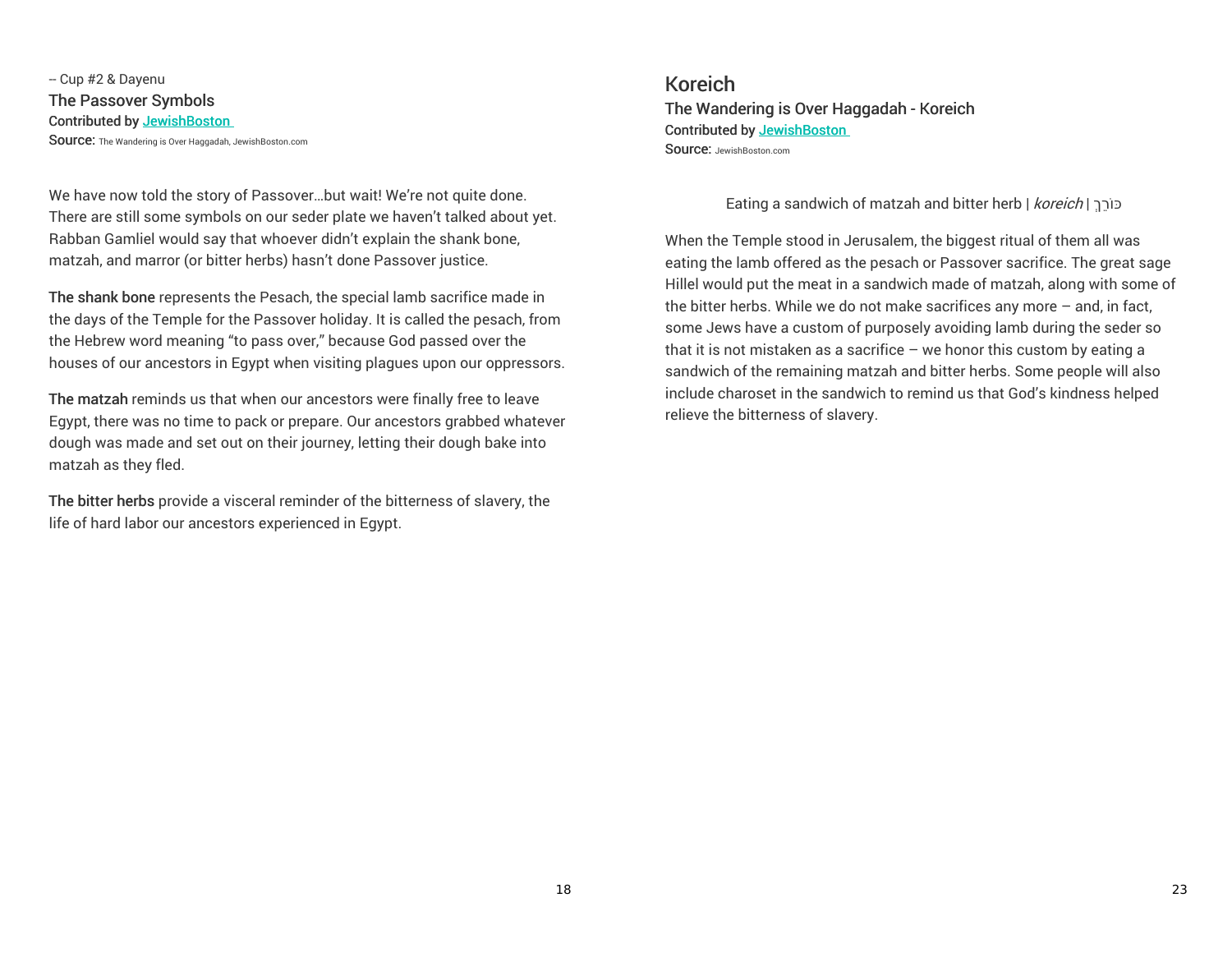SOUICE: The Wandering is Over Haggadab, JewishBoston.com Contributed by JewishBoston In Every Generation & Second Cup - Cup #2 & Dayenu

## לכל בור נדור חַיָּב אָדַם לְרָאוֹת אֶת־עַאָל הָאָלוּ הוא יָגָא מִמַּלְרוּם

в срој дог изред следел вида (на 61-аргш) клји ра детел шилц $z$ ни тилде

# personally left Egypt. In every generation, everyone is obligated to see themselves as though they

". enotes to our ancestors." "God brought us out from there in order to lead us to and give us the land redeemed; God redeemed us too along with then. That's why the Torah says The seder reminds us that it was not only our ancestors whom God

we continue to reach future holidays in peace and happiness. Egypt, enabling us to reach this night and eat matzah and bitter herbs. May We praise God, Ruler of Everything, who redeemed us and our ancestors from

## כֿנוּلْ אَמֿני ה' אֶבְטַּוּנוּ מֹבְל פֿרוּבָם בּוֹנַא כּנוּ פֿנֿכּוֹ

Baruch Atah Adonai, Eloheinu Melech ha-olam, borei p'ree hagafen.

We praise God, Ruler of Everything, who creates the fruit of the vine.

שוואן גוויט auim גון puim yo ssɐlp

**SOUICE: JewishBoston.com** Contributed by JewishBoston The Wandering is Over Haggadah - Maror **Naror** 

Dipping the bitter herb in sweet charoset | maror | ning

over the bitterness? the taste of the sweet... but doesn't the sweet mean more when it's layered into the sweet charoset. We don't totally eradicate the taste of the bittin with history into a sweet celebration. We recognize this by dipping our bitter herbs In creating a holiday about the joy of freedom, we turn the story of our bitter

## כֿנו-" אַפֿני הו אֶבְנֿינו מֹבְ" נֹאוֹבָם אֶאֶר בּוּבֹאֲנוּ כֹּמֹלוֹמַיו וֹלוֹנוּ הַבְ אֶכֹּוּבָע מַכוֹנ

v'tzivanu al achilat maror. Baruch Afah Adonai, Eloheinu Melech ha-olam, asher kid'shanu b'mitzvotav

commanding us to eat bitter herbs. We praise God, Ruler of Everything, who made us holy through obligations,